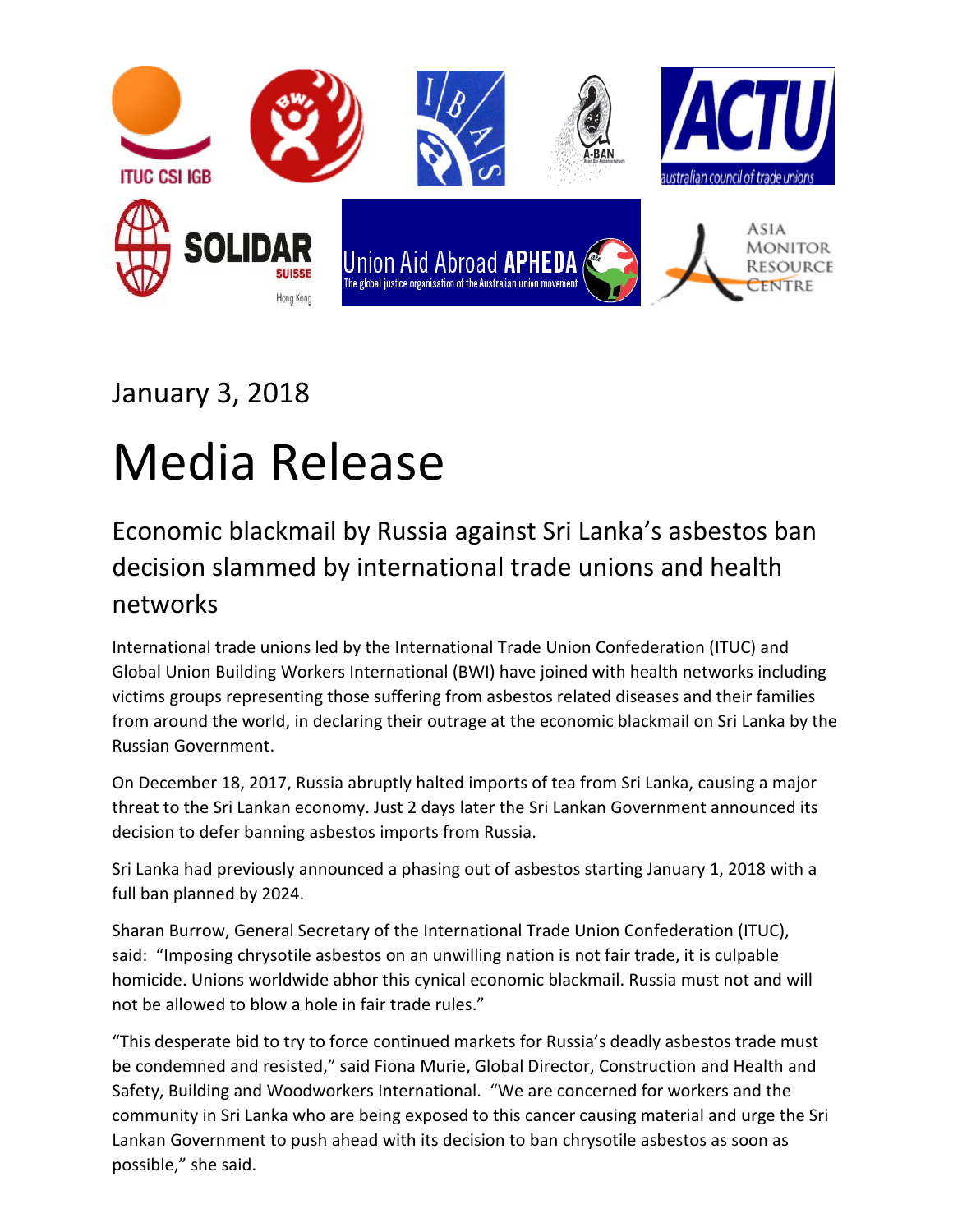The National Trade Union Federation of Sri Lanka (NTUF) has strongly urged the government to return to the ban timetable already announced and not bow to the pressure from Russia. "Being a big country, Russia has resorted to arm twisting its weaker trade partner. It is unfortunate that the Sri Lankan Government has to give in to these pressure tactics and accept hazardous material from Russia. The NTUF appeals to the Government of Sri Lanka not to give into the safe use theory of chrysotile asbestos being propagated by asbestos exporting governments led by Russia… the government should stick to its decision for a total ban by 2024," said NTUF Secretary General, Padmasiri Ranawakaarachchi.

Sugio Furuya, General Secretary, Japan Occupational Safety and Health Resource Center (JOSHRC) and Coordinator of the Asia Ban Asbestos Network (ABAN) rejected claims that chrysotile asbestos does not cause cancer as claimed by the asbestos industry and Russian Ambassador to Sri Lanka.

"Chrysotile asbestos is the leading cause of asbestos related diseases in the world today. Chrysotile asbestos, along with all other types of asbestos, are without any doubt known to cause lung cancer, mesothelioma, asbestosis, laryngeal cancer and ovarian cancer. The international evidence on chrysotile's direct link to a range of cancers is clear and well documented by the International Agency for Research on Cancer (IARC)<sup>[1](#page-1-0)</sup>", he said. "We urge the Sri Lankan Government to take a complaint to the WTO on this action by Russia. There is already a WTO precedent from the 2001 test case, Canada vs. the European Communities over the French asbestos ban that declared that countries had the right to ban asbestos 'to protect human ... life or health,' within the meaning of Article XX(b) of the GATT 1994," he added.

"We are dismayed that such blatant economic blackmail will mean more asbestos related deaths in Sri Lanka in coming years that would not have occurred had the phase out occurred in January as scheduled," said Kate Lee, Executive Director of Union Aid Abroad – APHEDA. "Already estimates from global scientists suggest hundreds of deaths from exposure to chrysotile asbestos in Sri Lanka in 2016 alone. With recent high consumption of asbestos and the increased exposure of the population this is certain to rise sharply in coming decades," she added.

Both the World Health Organisation (WHO) and the International Labour Organisation (ILO) have clear positions on the deadly nature of chrysotile asbestos. The WHO has issued numerous statements affirming that the most efficient way to eliminate asbestos-related diseases is to stop the use of all forms of asbestos.

"We applaud Sri Lankan trade unions and politicians who are resisting the delay in the banning of asbestos and petitioning the Sri Lankan Government to hold firm on the ban. These include Parliamentarian Ven. Athuraliye Rathana Thera and the Sri Lanka trade union NTUF," said Laurie Kazan-Allen, Coordinator of the International Ban Asbestos Secretariat. "This action by Russia, the largest remaining exporter of the deadly fibre must be investigated. We urge WHO and ILO to study this closely and report on their findings. There are so many lives at stake," she said.

<span id="page-1-0"></span><sup>1</sup> <http://monographs.iarc.fr/ENG/Classification/>